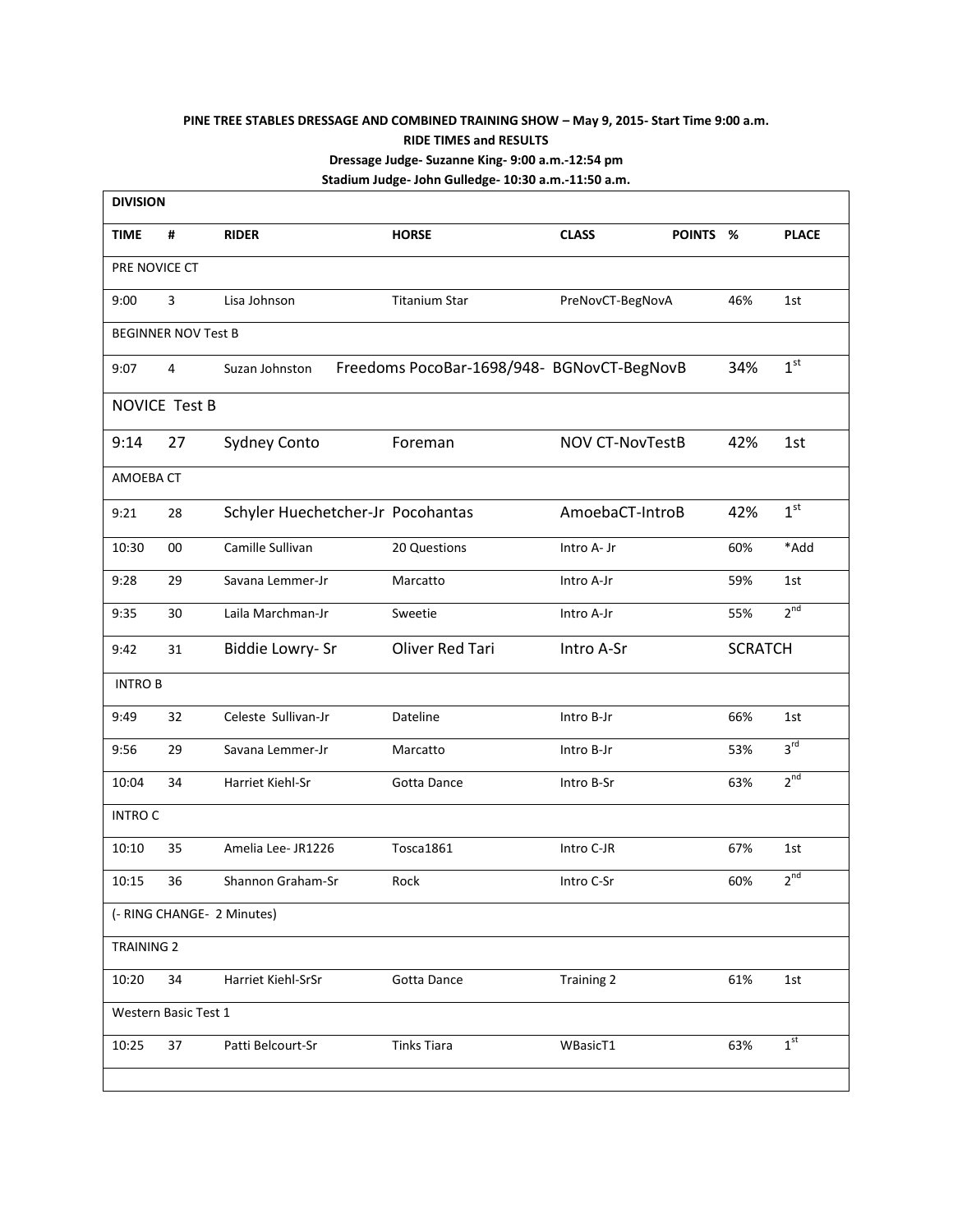| (BREAK - 10 minute Break)   |                   |                          |                          |                   |               |                 |  |  |  |
|-----------------------------|-------------------|--------------------------|--------------------------|-------------------|---------------|-----------------|--|--|--|
| <b>TRAINING 1-</b>          |                   |                          |                          |                   |               |                 |  |  |  |
| 10:42                       | 38                | Melissa Ferral-Jr        | Artic Storm              | Training 1-Jr     | 54%           | 3 <sup>rd</sup> |  |  |  |
| 10:49                       | 39                | Kirsten Kahkola-Jr       | Summer Breeze            | Training 1-Jr     | 62%           | 1 <sup>st</sup> |  |  |  |
| 10:55                       | 35                | Amelia Lee-Jr1226        | Tosca1861                | Training 1-Jr     | 61%           | 2 <sup>nd</sup> |  |  |  |
| 11:02                       | 40                | Shannon Hines-Pro        | Where's Walt Disney      | Training 1-Pro    | 59%           | 1st             |  |  |  |
| <b>Western Basic Test 2</b> |                   |                          |                          |                   |               |                 |  |  |  |
| 11:09                       | 37                | Patti Belcourt-Sr        | <b>Tinks Tiara</b>       | W Basic T3        | 62%           | 1 <sup>st</sup> |  |  |  |
| < 11:15 > 38                |                   | Melissa Ferral-Jr        | Artic Storm              | Training 3        | 57%           | $\ast$          |  |  |  |
| <b>TRAINING 2-</b>          |                   |                          |                          |                   |               |                 |  |  |  |
| 11:22                       | 41                | Sandra Craig-SR-1073     | Butterscotch Kaandi 1852 | Training 2        | 65.38%        | 1st             |  |  |  |
| 11:29                       | 42                | Laurie Dion-Sr1199       | I'mBigOnChocolate        | Training2         | 64.51%        | $2^{nd}$        |  |  |  |
| 11:35                       | 43                | Michelle Shrago-Sr       | Markant                  | Training 2        | 58.46%        | 4 <sup>th</sup> |  |  |  |
| <10:20>34                   |                   | Harriet Kiehl- SrSr      | Gotta Dance              | Training 2        | $< 61\%$      |                 |  |  |  |
| 11:42                       | 40                | <b>Shannon Hines-Pro</b> | Where's Walt Disney      | <b>Training 2</b> | 58.08%        | 5 <sup>th</sup> |  |  |  |
|                             | (BREAK 10 Minute) |                          |                          |                   |               |                 |  |  |  |
| $1st$ LevelT1-              |                   |                          |                          |                   |               |                 |  |  |  |
| 11:57                       | 44                | Jennifer Borgo           | Royal Pain WP            | 1stLevT1          | 57%           | 2 <sup>nd</sup> |  |  |  |
| <12:37>47                   |                   | Verena Stock             | FCF Oberons Vanity       | 1stLevT1          | 61.66%        | 1 <sup>st</sup> |  |  |  |
| <b>TRAINING 3-</b>          |                   |                          |                          |                   |               |                 |  |  |  |
| < 11:15 > 38                |                   | Melissa Ferral-Jr        | Artic Storm              | Training 3        | 57.00%        | 5 <sup>th</sup> |  |  |  |
| 12:04                       | 41                | Sandra Craig-SR1073      | Butterscotch Kaandi1852  | Training 3        | 63.63%        | $2^{nd}$        |  |  |  |
| 12:11                       | 42                | Laurie Dion1199          | I'mBigOnChocolate        | Training 3        | 62.72%        | 3 <sup>rd</sup> |  |  |  |
| 12:18                       | 43                | Michelle Shrago-Sr       | Markant                  | Training 3        | 62.27%        | 4 <sup>th</sup> |  |  |  |
| 12:24                       | 40                | Shannon Hines-Pro        | Where's Walt Disney      | Training 3        | 66.59         | 1 <sup>st</sup> |  |  |  |
| 1st Level T3-               |                   |                          |                          |                   |               |                 |  |  |  |
| 12:30                       | 44                | Jennifer Borgo           | Royal Pain WP            | 1stLevelT3        | 63.08         | 1 <sup>st</sup> |  |  |  |
| 12:37                       | 47                | Verena Stock             | FCF Oberons Vanity       | 1stLevelT1        | $\mathord{<}$ |                 |  |  |  |
| 12:44                       | 27                | Sydney Conto             | Foreman                  | Dressage Equit    | Scratch       |                 |  |  |  |
| 12:54                       | 47                | Verena Stock             | FCF Oberons Vanity       | 1stLevT2          | 68.12         | 1 <sup>st</sup> |  |  |  |